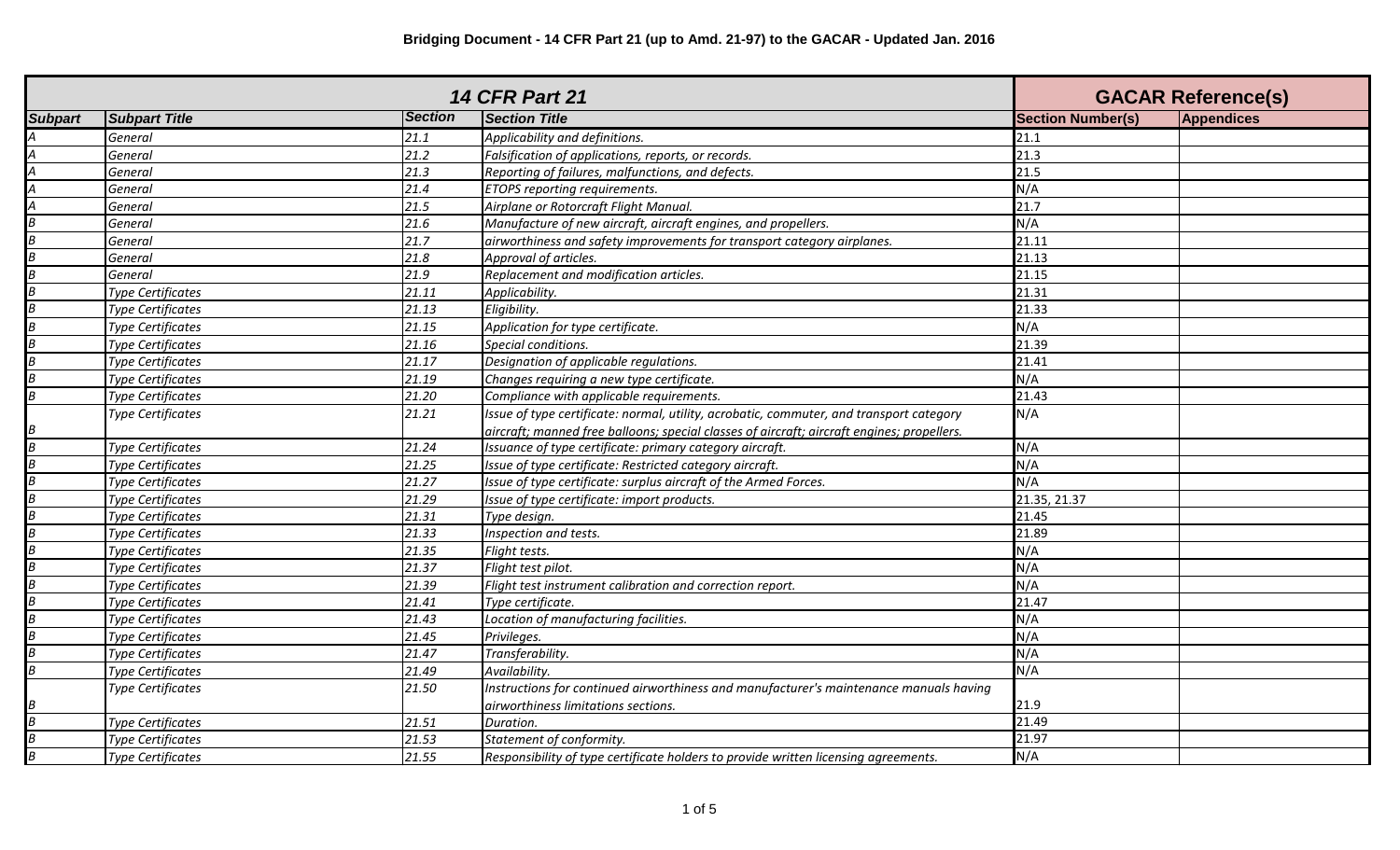| <b>14 CFR Part 21</b> |                                          |                | <b>GACAR Reference(s)</b>                                                                 |                          |            |
|-----------------------|------------------------------------------|----------------|-------------------------------------------------------------------------------------------|--------------------------|------------|
| <b>Subpart</b>        | <b>Subpart Title</b>                     | <b>Section</b> | <b>Section Title</b>                                                                      | <b>Section Number(s)</b> | Appendices |
|                       | <b>Provisional Type Certificates</b>     | 21.71          | Applicability.                                                                            | N/A                      |            |
|                       | <b>Provisional Type Certificates</b>     | 21.73          | Eligibility.                                                                              | N/A                      |            |
|                       | <b>Provisional Type Certificates</b>     | 21.75          | Application.                                                                              | N/A                      |            |
|                       | <b>Provisional Type Certificates</b>     | 21.77          | Duration.                                                                                 | N/A                      |            |
|                       | <b>Provisional Type Certificates</b>     | 21.79          | Transferability.                                                                          | N/A                      |            |
|                       | <b>Provisional Type Certificates</b>     | 21.81          | Requirements for issue and amendment of Class I provisional type certificates.            | N/A                      |            |
|                       | <b>Provisional Type Certificates</b>     | 21.83          | Requirements for issue and amendment of Class II provisional type certificates.           | N/A                      |            |
|                       | <b>Provisional Type Certificates</b>     | 21.85          | Provisional amendments to type certificates.                                              | N/A                      |            |
| D                     | Changes to Type Certificates             | 21.91          | Applicability.                                                                            | 21.61                    |            |
| D                     | Changes to Type Certificates             | 21.93          | Classification of changes in type design.                                                 | N/A                      |            |
| D                     | Changes to Type Certificates             | 21.95          | Approval of minor changes in type design.                                                 | 21.63, 21.65             |            |
| D                     | Changes to Type Certificates             | 21.97          | Approval of major changes in type design.                                                 | 21.63, 21.65             |            |
| D                     | Changes to Type Certificates             | 21.99          | Required design changes.                                                                  | 21.17                    |            |
|                       | Changes to Type Certificates             | 21.101         | Designation of applicable regulations.                                                    | 21.67                    |            |
|                       | <b>Supplemental Type Certificates</b>    | 21.111         | Applicability.                                                                            | 21.81                    |            |
|                       | Supplemental Type Certificates           | 21.113         | Requirement for supplemental type certificate.                                            | 21.83, 21.85             |            |
|                       | Supplemental Type Certificates           | 21.115         | Applicable requirements.                                                                  | 21.87, 21.89, 21.91      |            |
|                       | <b>Supplemental Type Certificates</b>    | 21.117         | Issue of supplemental type certificates.                                                  | 21.101                   |            |
|                       | <b>Supplemental Type Certificates</b>    | 21.119         | Privileges.                                                                               | 21.103                   |            |
|                       | <b>Supplemental Type Certificates</b>    | 21.120         | Responsibility of supplemental type certificate holders to provide written permission for |                          |            |
|                       |                                          |                | alterations.                                                                              | 21.105                   |            |
|                       | <b>Production Under Type Certificate</b> | 21.121         | Applicability.                                                                            | N/A                      |            |
|                       | <b>Production Under Type Certificate</b> | 21.122         | Location of or change to manufacturing facilities.                                        | N/A                      |            |
|                       | Production Under Type Certificate        | 21.123         | Production under type certificate.                                                        | N/A                      |            |
|                       | Production Under Type Certificate        | 21.127         | Tests: aircraft.                                                                          | N/A                      |            |
|                       | Production Under Type Certificate        | 21.128         | Tests: aircraft engines.                                                                  | N/A                      |            |
|                       | Production Under Type Certificate        | 21.129         | Tests: propellers.                                                                        | N/A                      |            |
|                       | <b>Production Under Type Certificate</b> | 21.130         | Statement of Conformity.                                                                  | N/A                      |            |
| G                     | <b>Production Certificates</b>           | 21.131         | Applicability.                                                                            | N/A                      |            |
| G                     | <b>Production Certificates</b>           | 21.132         | Eligibility.                                                                              | N/A                      |            |
| G                     | <b>Production Certificates</b>           | 21.133         | Application.                                                                              | N/A                      |            |
| G                     | <b>Production Certificates</b>           | 21.135         | Organization.                                                                             | N/A                      |            |
| G                     | <b>Production Certificates</b>           | 21.137         | Quality system.                                                                           | N/A                      |            |
| G                     | <b>Production Certificates</b>           | 21.138         | Quality manual.                                                                           | N/A                      |            |
| G                     | <b>Production Certificates</b>           | 21.139         | Location of or change to manufacturing facilities.                                        | N/A                      |            |
| G                     | <b>Production Certificates</b>           | 21.140         | Inspections and tests.                                                                    | N/A                      |            |
| G                     | <b>Production Certificates</b>           | 21.141         | Issuance.                                                                                 | N/A                      |            |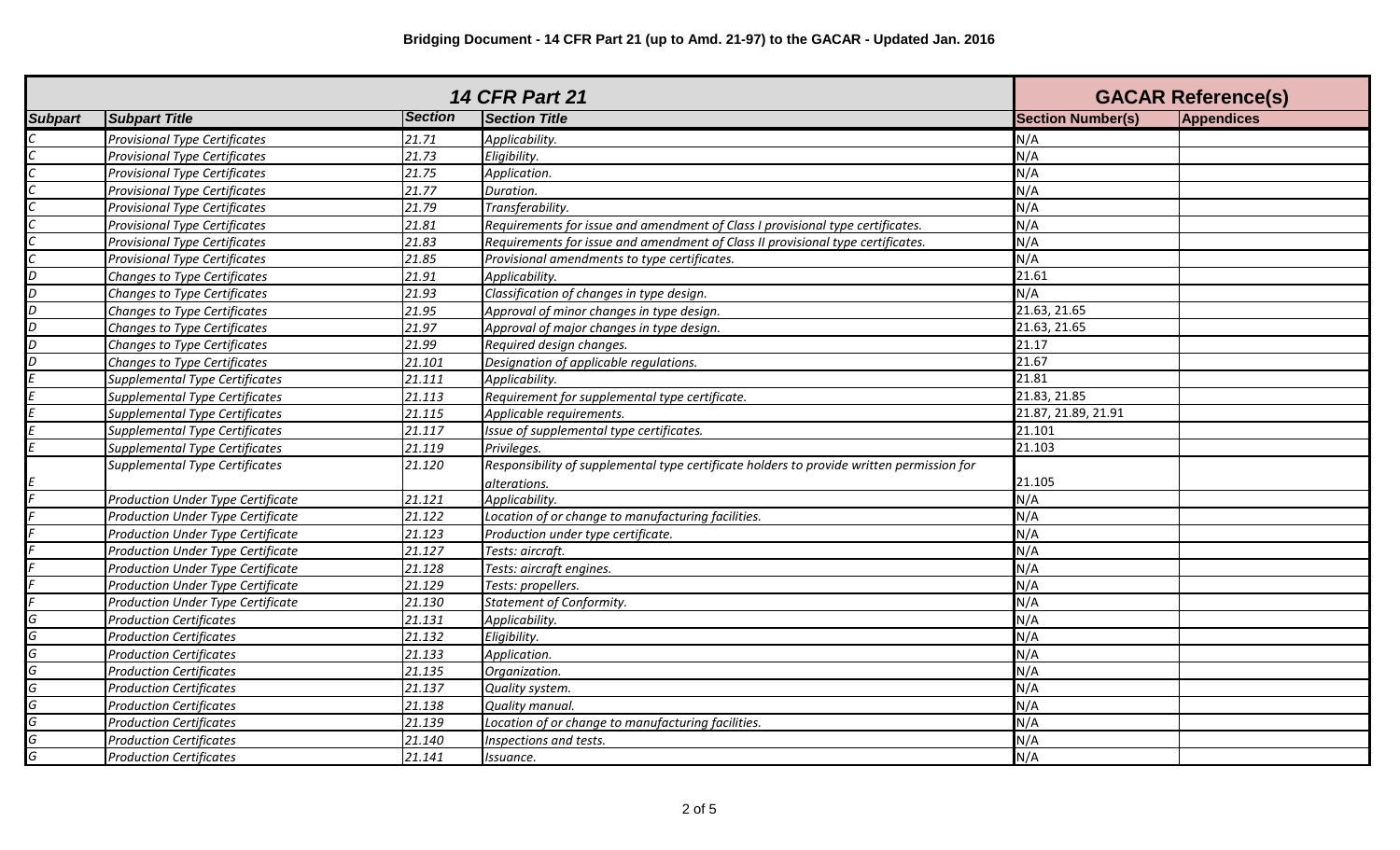| <b>14 CFR Part 21</b> |                                               |                |                                                                                              | <b>GACAR Reference(s)</b> |                   |
|-----------------------|-----------------------------------------------|----------------|----------------------------------------------------------------------------------------------|---------------------------|-------------------|
| <b>Subpart</b>        | <b>Subpart Title</b>                          | <b>Section</b> | <b>Section Title</b>                                                                         | <b>Section Number(s)</b>  | <b>Appendices</b> |
|                       | <b>Production Certificates</b>                | 21.142         | Production limitation record.                                                                | N/A                       |                   |
| G                     | <b>Production Certificates</b>                | 21.143         | Duration.                                                                                    | N/A                       |                   |
| G.                    | <b>Production Certificates</b>                | 21.144         | Transferability.                                                                             | N/A                       |                   |
| G                     | <b>Production Certificates</b>                | 21.145         | Privileges.                                                                                  | N/A                       |                   |
| G                     | <b>Production Certificates</b>                | 21.146         | Responsibility of holder.                                                                    | N/A                       |                   |
| G                     | <b>Production Certificates</b>                | 21.147         | Amendment of production certificates.                                                        | N/A                       |                   |
| G                     | <b>Production Certificates</b>                | 21.150         | Changes in quality system.                                                                   | N/A                       |                   |
|                       | Airworthiness Certificates                    | 21.171         | Applicability.                                                                               | 21.151                    |                   |
| Н                     | Airworthiness Certificates                    | 21.173         | Eligibility.                                                                                 | 21.153                    |                   |
| 4                     | Airworthiness Certificates                    | 21.175         | Airworthiness certificates: classification.                                                  | 21.155                    |                   |
| Н                     | Airworthiness Certificates                    | 21.177         | Amendment or modification.                                                                   | 21.157                    |                   |
| н                     | Airworthiness Certificates                    | 21.179         | Transferability.                                                                             | 21.159                    |                   |
|                       | Airworthiness Certificates                    | 21.181         | Duration.                                                                                    | 21.161                    |                   |
| H                     | Airworthiness Certificates                    | 21.182         | Aircraft identification.                                                                     | 21.163                    |                   |
|                       | Airworthiness Certificates                    | 21.183         | Issue of standard airworthiness certificates for normal, utility, acrobatic, commuter, and   |                           |                   |
|                       |                                               |                | transport category aircraft; manned free balloons; and special classes of aircraft.          | 21.165                    |                   |
| H                     | Airworthiness Certificates                    | 21.184         | Issue of special airworthiness certificates for primary category aircraft.                   | 21.167                    |                   |
|                       | Airworthiness Certificates                    | 21.185         | Issue of airworthiness certificates for restricted category aircraft.                        | 21.169                    |                   |
| н                     | Airworthiness Certificates                    | 21.187         | Issue of multiple airworthiness certification.                                               | 21.171                    |                   |
| Н                     | Airworthiness Certificates                    | 21.189         | Issue of airworthiness certificate for limited category aircraft.                            | N/A                       |                   |
|                       | Airworthiness Certificates                    | 21.190         | Issue of a special airworthiness certificate for a light-sport category aircraft.            | 21.170                    |                   |
|                       | Airworthiness Certificates                    | 21.191         | <b>Experimental certificates.</b>                                                            | 21.173                    |                   |
| H                     | Airworthiness Certificates                    | 21.193         | Experimental certificates: general.                                                          | 21.175                    |                   |
|                       | Airworthiness Certificates                    | 21.195         | Experimental certificates: Aircraft to be used for market surveys, sales demonstrations, and |                           |                   |
|                       |                                               |                | customer crew trainina.                                                                      | 21.177                    |                   |
|                       | Airworthiness Certificates                    | 21.197         | Special flight permits.                                                                      | 21.179                    |                   |
|                       | Airworthiness Certificates                    | 21.199         | Issue of special flight permits.                                                             | 21.181                    |                   |
|                       | <b>Provisional Airworthiness Certificates</b> | 21.211         | Applicability.                                                                               | N/A                       |                   |
|                       | <b>Provisional Airworthiness Certificates</b> | 21.213         | Eligibility.                                                                                 | N/A                       |                   |
|                       | <b>Provisional Airworthiness Certificates</b> | 21.215         | Application.                                                                                 | N/A                       |                   |
|                       | <b>Provisional Airworthiness Certificates</b> | 21.217         | Duration.                                                                                    | N/A                       |                   |
|                       | Provisional Airworthiness Certificates        | 21.219         | Transferability.                                                                             | N/A                       |                   |
|                       | <b>Provisional Airworthiness Certificates</b> | 21.221         | Class I provisional airworthiness certificates.                                              | N/A                       |                   |
|                       | <b>Provisional Airworthiness Certificates</b> | 21.223         | Class II provisional airworthiness certificates.                                             | N/A                       |                   |
|                       | <b>Provisional Airworthiness Certificates</b> | 21.225         | Provisional airworthiness certificates corresponding with provisional amendments to type     | N/A                       |                   |
|                       |                                               |                | certificates.                                                                                |                           |                   |
|                       | Parts Manufacturer Approvals                  | 21.301         | Applicability.                                                                               | 21.201                    |                   |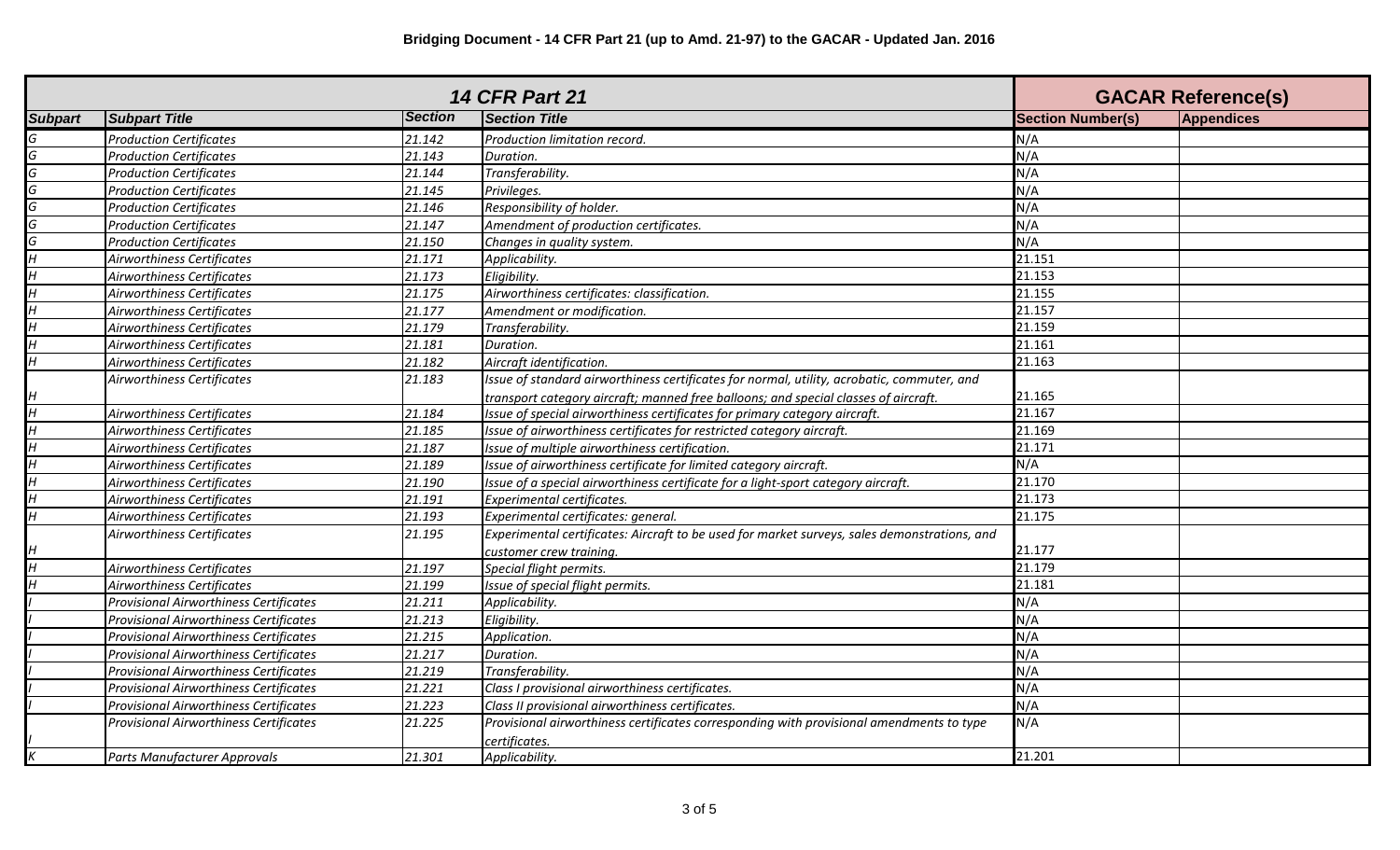| <b>14 CFR Part 21</b> |                                                 |                | <b>GACAR Reference(s)</b>                                                                  |                          |                   |
|-----------------------|-------------------------------------------------|----------------|--------------------------------------------------------------------------------------------|--------------------------|-------------------|
| <b>Subpart</b>        | <b>Subpart Title</b>                            | <b>Section</b> | <b>Section Title</b>                                                                       | <b>Section Number(s)</b> | <b>Appendices</b> |
|                       | Parts Manufacturer Approvals                    | 21.303         | Application.                                                                               | 21.203                   |                   |
|                       | Parts Manufacturer Approvals                    | 21.305         | Organization.                                                                              | 21.205                   |                   |
|                       | <b>Parts Manufacturer Approvals</b>             | 21.307         | Quality system.                                                                            | 21.207                   |                   |
|                       | Parts Manufacturer Approvals                    | 21.308         | Quality manual.                                                                            | 21.209                   |                   |
|                       | Parts Manufacturer Approvals                    | 21.309         | Location of or change to manufacturing facilities.                                         | 21.211                   |                   |
|                       | Parts Manufacturer Approvals                    | 21.310         | Inspections and tests.                                                                     | 21.213                   |                   |
|                       | Parts Manufacturer Approvals                    | 21.311         | Issuance.                                                                                  | 21.215                   |                   |
|                       | Parts Manufacturer Approvals                    | 21.313         | Duration.                                                                                  | 21.217                   |                   |
|                       | Parts Manufacturer Approvals                    | 21.314         | Transferability.                                                                           | 21.219                   |                   |
|                       | Parts Manufacturer Approvals                    | 21.316         | Responsibility of holder.                                                                  | 21.221                   |                   |
|                       | Parts Manufacturer Approvals                    | 21.319         | Design changes.                                                                            | 21.223                   |                   |
|                       | Parts Manufacturer Approvals                    | 21.320         | Changes in quality system.                                                                 | 21.225                   |                   |
|                       | <b>Export Airworthiness Approvals</b>           | 21.321         | Applicability.                                                                             | 21.241                   |                   |
|                       | <b>Export Airworthiness Approvals</b>           | 21.325         | Export airworthiness approvals.                                                            | 21.243                   |                   |
|                       | <b>Export Airworthiness Approvals</b>           | 21.327         | Application.                                                                               | 21.245                   |                   |
|                       | <b>Export Airworthiness Approvals</b>           | 21.329         | Issuance of export certificates of airworthiness.                                          | 21.247                   |                   |
|                       | <b>Export Airworthiness Approvals</b>           | 21.331         | Issuance of export airworthiness approvals for aircraft engines, propellers, and articles. |                          |                   |
|                       |                                                 |                |                                                                                            | 21.249                   |                   |
|                       | <b>Export Airworthiness Approvals</b>           | 21.335         | Responsibilities of exporters.                                                             | 21.251                   |                   |
|                       | Acceptance of Aircraft Engines, Propellers, and | 21.500         | Acceptance of aircraft engines and propellers.                                             |                          |                   |
|                       | Articles for Import                             |                |                                                                                            | 21.261                   |                   |
|                       | Acceptance of Aircraft Engines, Propellers, and | 21.502         | Acceptance of articles.                                                                    |                          |                   |
| V                     | Articles for Import                             |                |                                                                                            | 21.263                   |                   |
| 0                     | <b>Technical Standard Order Approvals</b>       | 21.601         | Applicability and definitions.                                                             | 21.271                   |                   |
| 0                     | <b>Technical Standard Order Approvals</b>       | 21.603         | Application.                                                                               | 21.273                   |                   |
| 0                     | <b>Technical Standard Order Approvals</b>       | 21.605         | Organization.                                                                              | 21.275                   |                   |
| 0                     | <b>Technical Standard Order Approvals</b>       | 21.607         | Quality system.                                                                            | 21.277                   |                   |
| O                     | <b>Technical Standard Order Approvals</b>       | 21.608         | Quality manual.                                                                            | 21.279                   |                   |
| O                     | <b>Technical Standard Order Approvals</b>       | 21.609         | Location of or change to manufacturing facilities.                                         | 21.281                   |                   |
| 0                     | <b>Technical Standard Order Approvals</b>       | 21.610         | Inspections and tests.                                                                     | 21.283                   |                   |
| 0                     | <b>Technical Standard Order Approvals</b>       | 21.611         | Issuance.                                                                                  | 21.285                   |                   |
| 0                     | <b>Technical Standard Order Approvals</b>       | 21.613         | Duration.                                                                                  | 21.287                   |                   |
| 0                     | <b>Technical Standard Order Approvals</b>       | 21.614         | Transferability.                                                                           | 21.289                   |                   |
| O                     | <b>Technical Standard Order Approvals</b>       | 21.616         | Responsibility of holder.                                                                  | 21.291                   |                   |
| 0                     | <b>Technical Standard Order Approvals</b>       | 21.618         | Approval for deviation.                                                                    | 21.293                   |                   |
| 0                     | <b>Technical Standard Order Approvals</b>       | 21.619         | Design changes.                                                                            | 21.295                   |                   |
| 0                     | <b>Technical Standard Order Approvals</b>       | 21.620         | Changes in quality system.                                                                 | 21.297                   |                   |